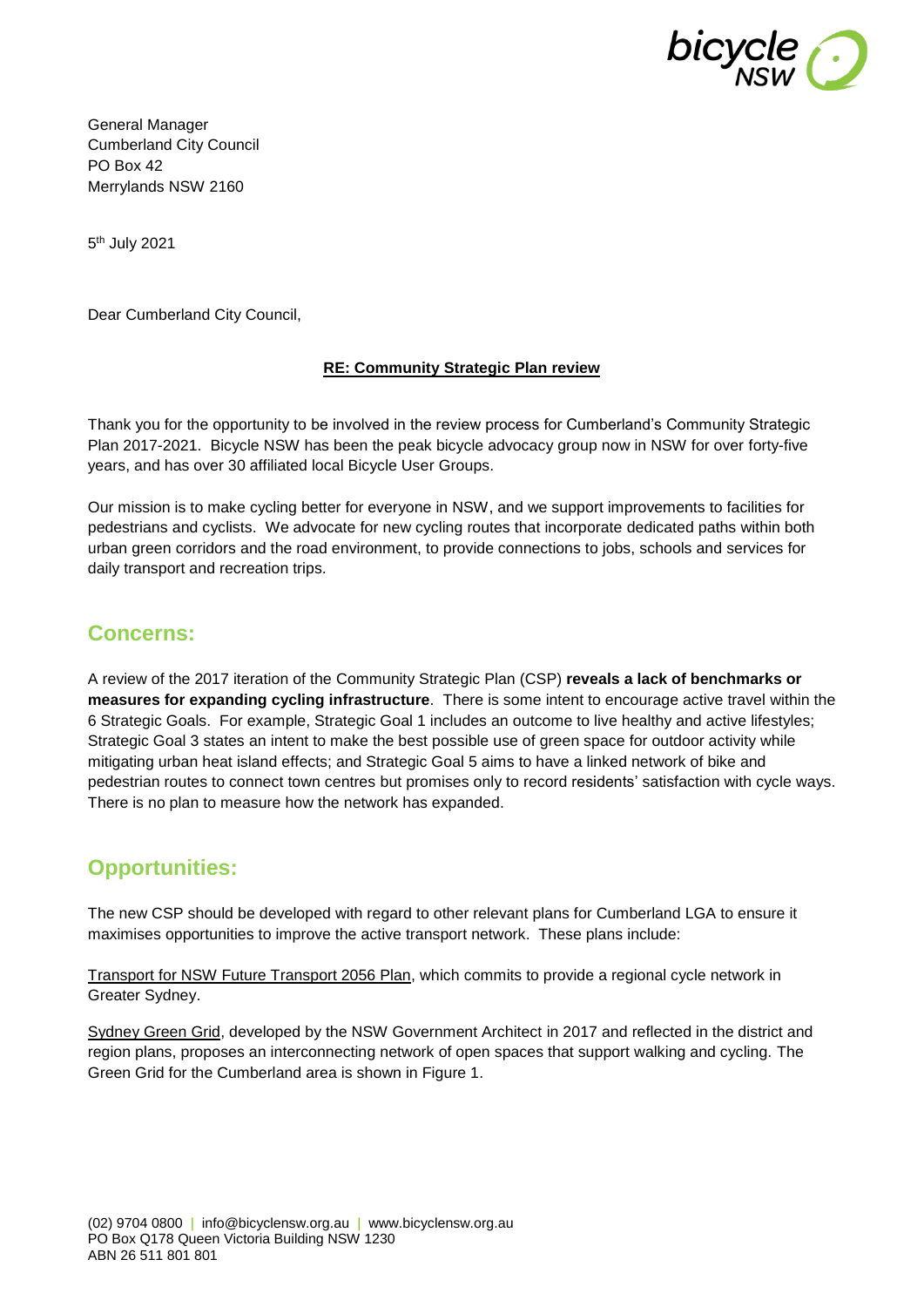

Figure 1 Extract from the Green Grid showing project opportunities in the Cumberland area. (Source: Tyrrell Studio / NSW Government Architect)

### **Key**

- 2. Parramatta Light Rail corridor
- Duck River Corridor
- 15. Prospect Reservoir Water Pipeline
- 16. Prospect Creek Parklands
- 19. Duck Creek
- 23. Toongabbie and Blacktown Creeks

The Green Grid sets out **an excellent vision** for the development of important active transport connections in Greater Sydney, utilising the open space networks to create a diverse, vibrant, healthy and resilient city. The Green Grid reinforces blue and green biodiversity corridors, offers multiple recreational opportunities and acts as a focal point for community and culture.

### Greater Sydney Region Plan*, A Metropolis of Three Cities* (2018) which locates Cumberland in the Central River City.

Central District Plan (2018) which aims to improve the 30-minute access to jobs within the area. There is a commitment to increase tree canopy and develop Green Grid Connections (Planning Priority C16) with two Cumberland routes highlighted as priorities – the Duck River Corridor and the Prospect Reservoir Pipeline Corridor.

Cumberland 2030 Local Strategic Planning Statement which expresses an aim to encourage walking, cycling and public transport use as Planning Priority 2 and reinforces the Central District Plan's key actions of developing the Duck River and the Prospect Reservoir Pipeline corridors and implementing urban cooling through increased canopy cover in Planning Priorities 11-16.

We have consulted with local Bicycle User Group CAMWEST and identified a number of missing links and gaps in the local network, as shown in Figure 2. These missing links have been the focus of advocacy by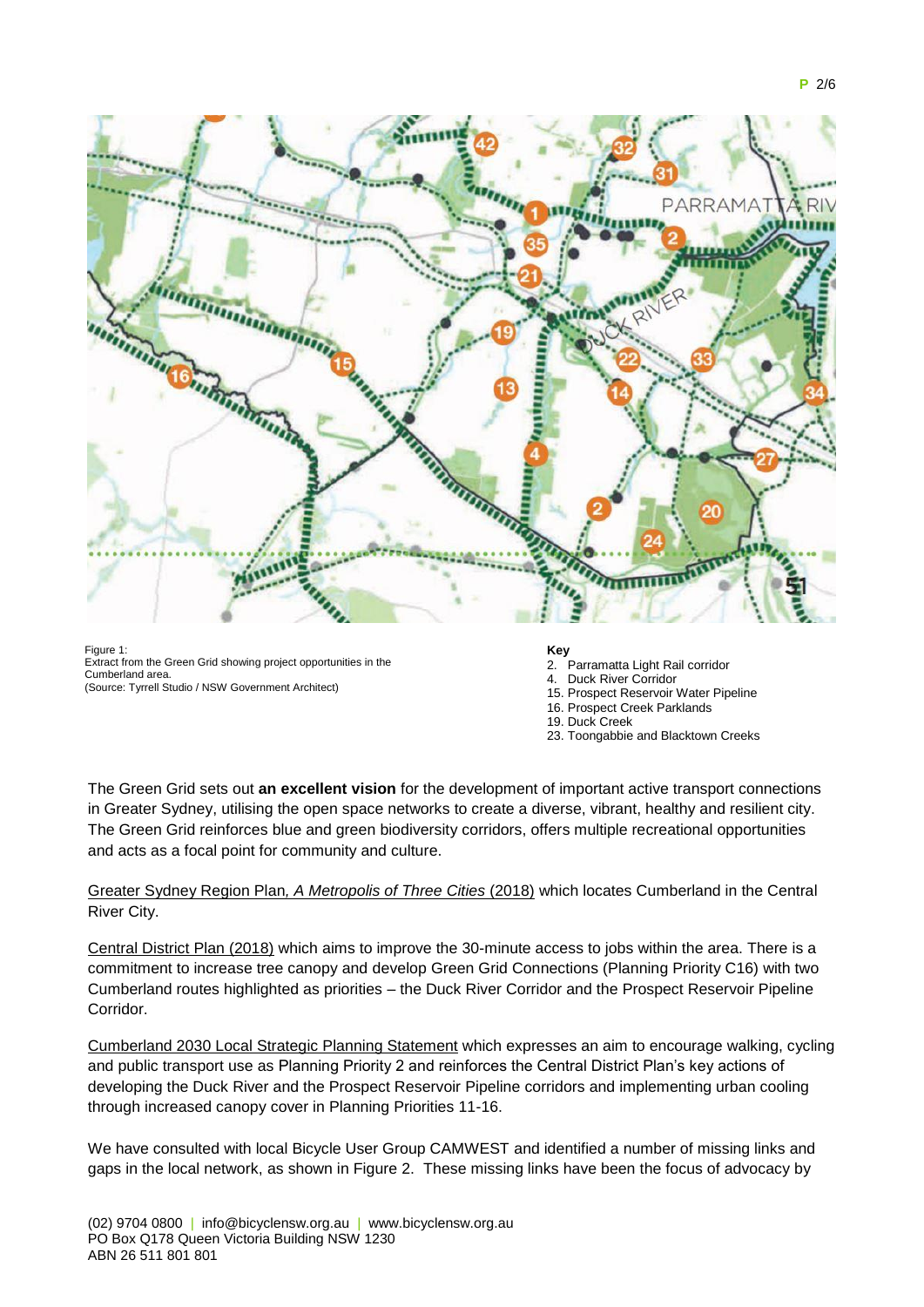CAMWEST for many years and should be included in commitments to active travel infrastructure in the CSP. Note that several suggested upgrades are not related to Duck Creek or the Prospect Reservoir Pipeline but involve bridges, underpasses and short connections that would join up existing shared path infrastructure to create a much more useful network for residents of all ages and abilities.



#### **Key**

- 1. Girraween Creek in Toongabbie to Pemulway
- 2. Guildford railway line to Duck River (the Pipeline Path) 3.7km
- 3. Princes Park to Birrong Leisure Centre 1.7km (challenging railway embankment)
- 5. M4 at Clyde to Duck River (and then to Bankstown)
- 6. Underpass for Parra-Liverpool rail trail at Woodville Road
- 7. Route through Harris Park to link M4 and Parramatta River trail
- 8. Duck River at Regents Park to Cooks River vital missing link
- 9. Wentworthville to Mons Road via Findlayson Creek
- 13. Duck Creek to Silverwater Bridge at PVC

Figure 2: Missing links identified by CAMWEST (Source: Bicycle NSW / Google Maps)

#### Also:

Extend M4 west from Wentworthville to M7 Better connections from Olympic Park and M4 Upgrade Girraween Creek and Prospect Creek paths

Many routes contribute to the long-planned **Bay to Mountains** concept of a figure-of-eight shared user path (SUP) joining Sydney Olympic Park with Bankstown Velodrome, Fairfield City Farm, Cooks River and Prospect Reservoir. The Bay to Mountains loop has been at the centre of CAMWEST advocacy efforts for 25 years. A 2019 survey showed that it is 74% built with 22 km of SUP still required. Bicycle NSW supports the completion of the route to Austroads standard for its entire length, creating a lasting asset for both local residents and cyclists from across the city. Iconic bicycle infrastructure links key destinations and encourages residents to use active transport but also attracts visitors and stimulate the local economy.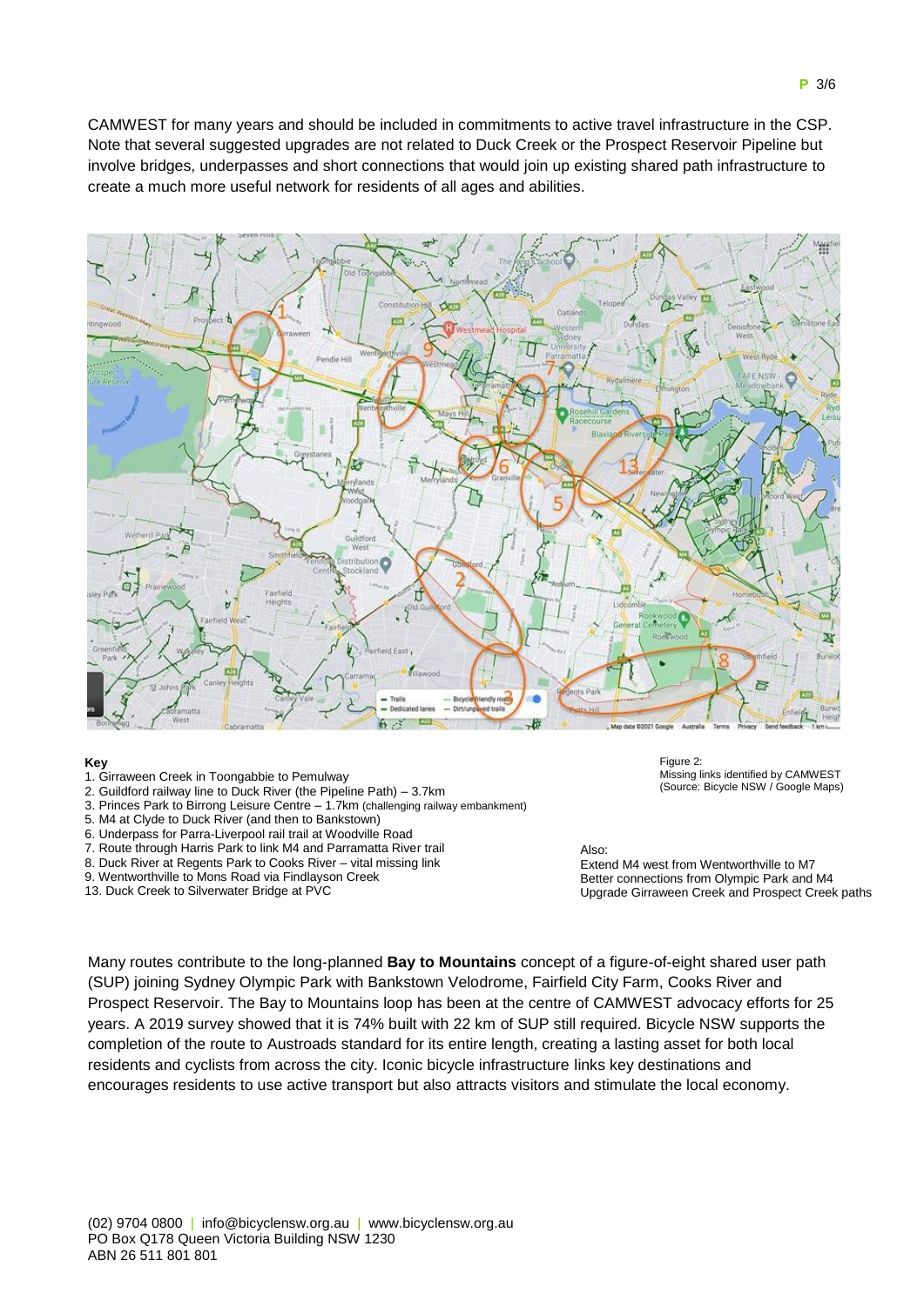In 2016, Cumberland recorded a population of 226,052. This figure is estimated to increase by 35% to 304,811 by 2036. Merrylands and Wentworthville are expected to experience the largest population growth<sup>i</sup> .

**Congestion** is a growing problem. Cycling trips have scope for significant growth as two major destinations for work trips (the proposed strategic centre at Merrylands and Parramatta) are within cycling distance for many people. Improving active and public transport infrastructure and increasing the take up of people walking, cycling and catching public transport, will ultimately reduce the number of people choosing to drive.

There has never been a better time to build for bike riding and active transport, as evidenced in the new Transport for NSW policies that require State projects to prioritize road space for active transport:

- Providing for Walking and Cycling in Transport Projects Policy CP21001ii
- Road User Space Allocation Policy CP21000iii



## **Order of Road User Space Considerations**

NSW Government has committed to provide a regional cycle network in Greater Sydney, as outlined in the Future Transport 2056 Planiv. The Principle Bike Network (PBN) is being finalised by Transport for NSW and should align with the Green Grid priorities.

The expansion of cycling facilities must be a focus of Cumberland's short-term transport planning. Safe cycling provision gives people travel choices that decongest roads, public transport and parking, that don't contribute to urban heat and environmental pollution, and people who ride bikes can easily stop at local shops en-route, benefiting local businesses<sup>v.</sup>

Bicycle NSW supports cycling infrastructure that is completely separated from vehicles and caters for riders of all ages and abilities. According to the best practice 'cycling segmentation' model, developed in Portland USA to identify the type and needs of existing and potential bike riders<sup>yi</sup>, such cycle paths will allow 70% of local residents to consider journeys by bike (Figure 4). The area has some steep inclines but the increasing use of e-bikes and other micromobility devices will ensure that active transport options are accessible to all residents.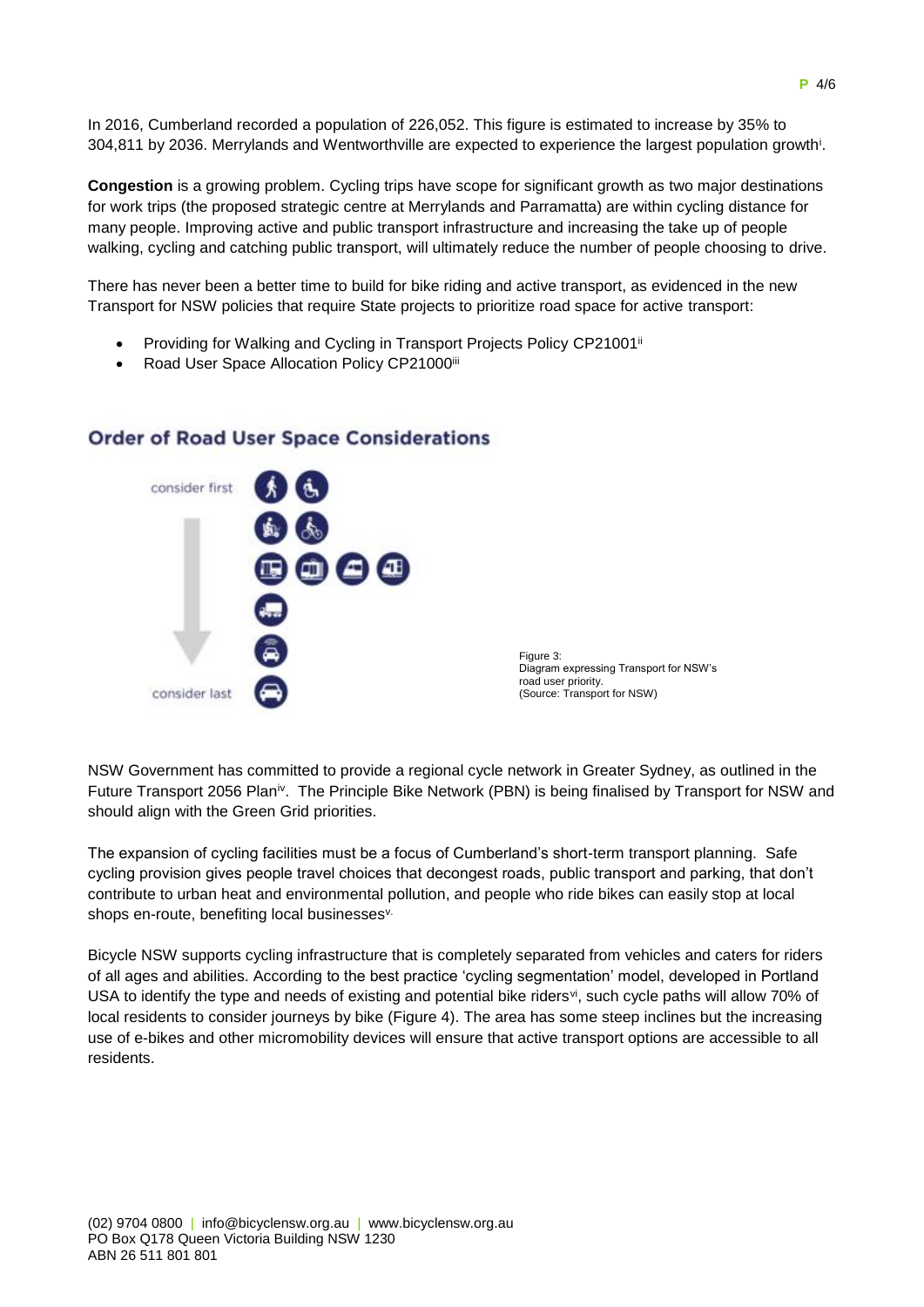



Figure 4: Four general categories of comfort levels for cycling as transportation. Source: North Sydney Council

The Bicycle NSW *Build it for Everyone* policy pillarvii sets a standard that cycling infrastructure should be fit for eight year old children or elders to ride on. Door zone bike lanes, bike stencils on the road and dangerous intersections will continue to deter the 48%viii of people who are 'interested but concerned', from making the switch to cycling, and parents will still feel driving their children to school and activities is the only way to keep them safe from being hit by cars. Any small increase in inconvenience to car drivers created by reducing road space for driving and parking private vehicles will incentivise the mode-shift that Transport for NSW and Cumberland Council seek, benefitting local residents with quieter streets, less pollution, noise and through-traffic.

The **health** outcomes from increased cycling infrastructure are particularly important in Western Sydney, where research shows that 50% of residents are at risk of developing diabetes<sup>ix</sup>. Western Sydney is described as a *diabetogenic* environment where the local economy and built environment make it difficult for the residents to engage in a healthy lifestyle. There is an urgent need to change the environment in which people live, work and play to address the social determinants of poor health in Western Sydney.

Another critical benefit of more active travel infrastructure is the mitigation of the **urban heat island** effect. Western Sydney is particularly susceptible to extreme heat events which affect residents' ability to work, study, sleep and exercise<sup>x</sup>. We support the efforts of WSROC to increase city resilience by planning and designing to reduce urban heat and help people adapt to a hotter climate. Bicycle NSW endorses WSROC's Urban Heat Planning Toolkit.<sup>xi</sup> Shifting travel mode-share to cycling and walking can help achieve low carbon cities,<sup>xii</sup> but increased tree cover will be needed to provide shade and make cycling cooler. By focusing development on parks, open spaces and tree-lined shared paths rather than roads and car parks, Cumberland will contribute to creating cooler cities and healthy environment for all citizens.

# **Conclusion:**

Bicycle NSW encourages Cumberland to plan for game-changing upgrades to the active transport network in the LGA. Safe infrastructure to support walking and cycling will benefit everyone in the community, reducing congestion and pollution while improving public health and providing more equitable access to employment, services and public transport.

Two important considerations must underline the development of all detailed plans for cycle lanes and shared paths: